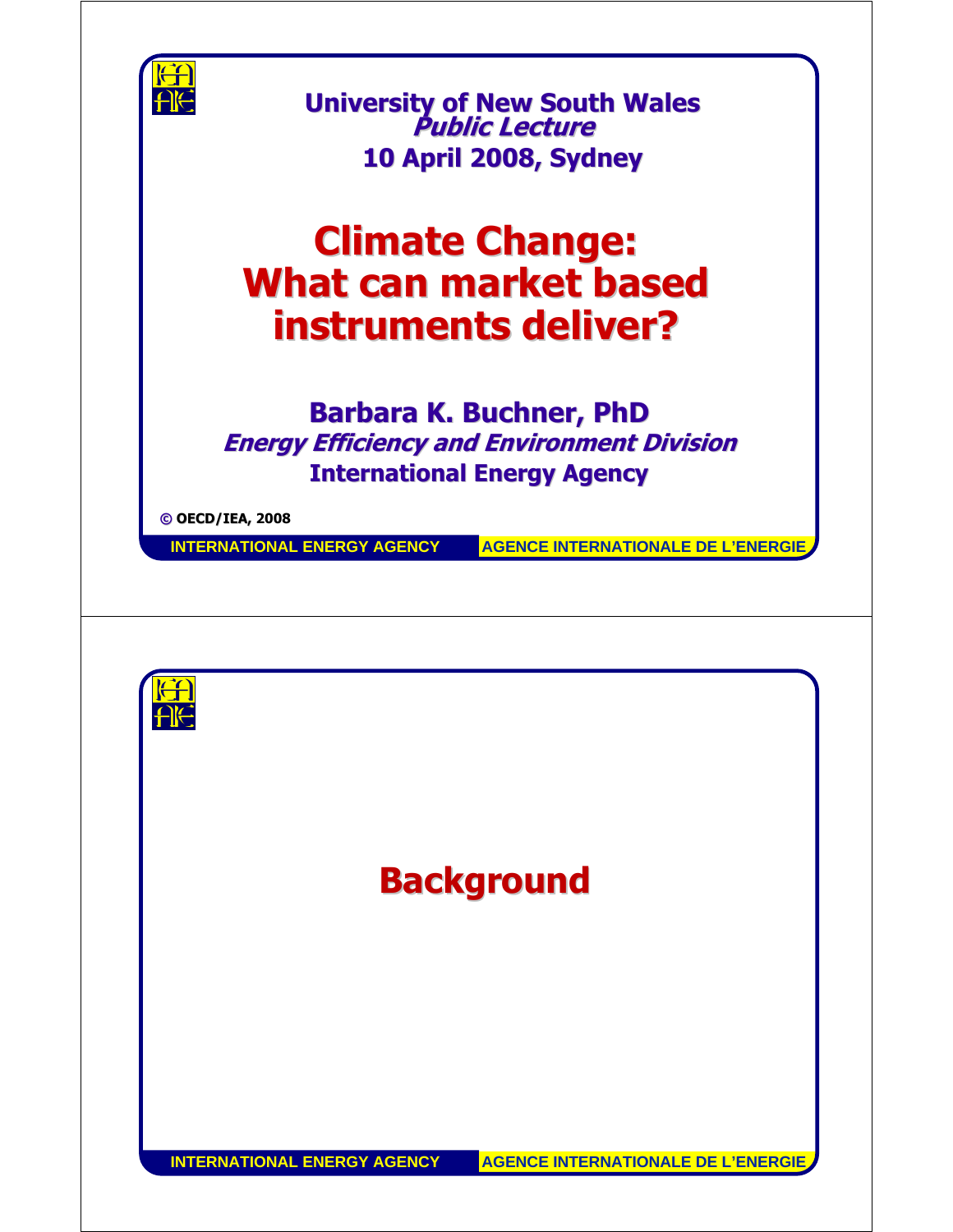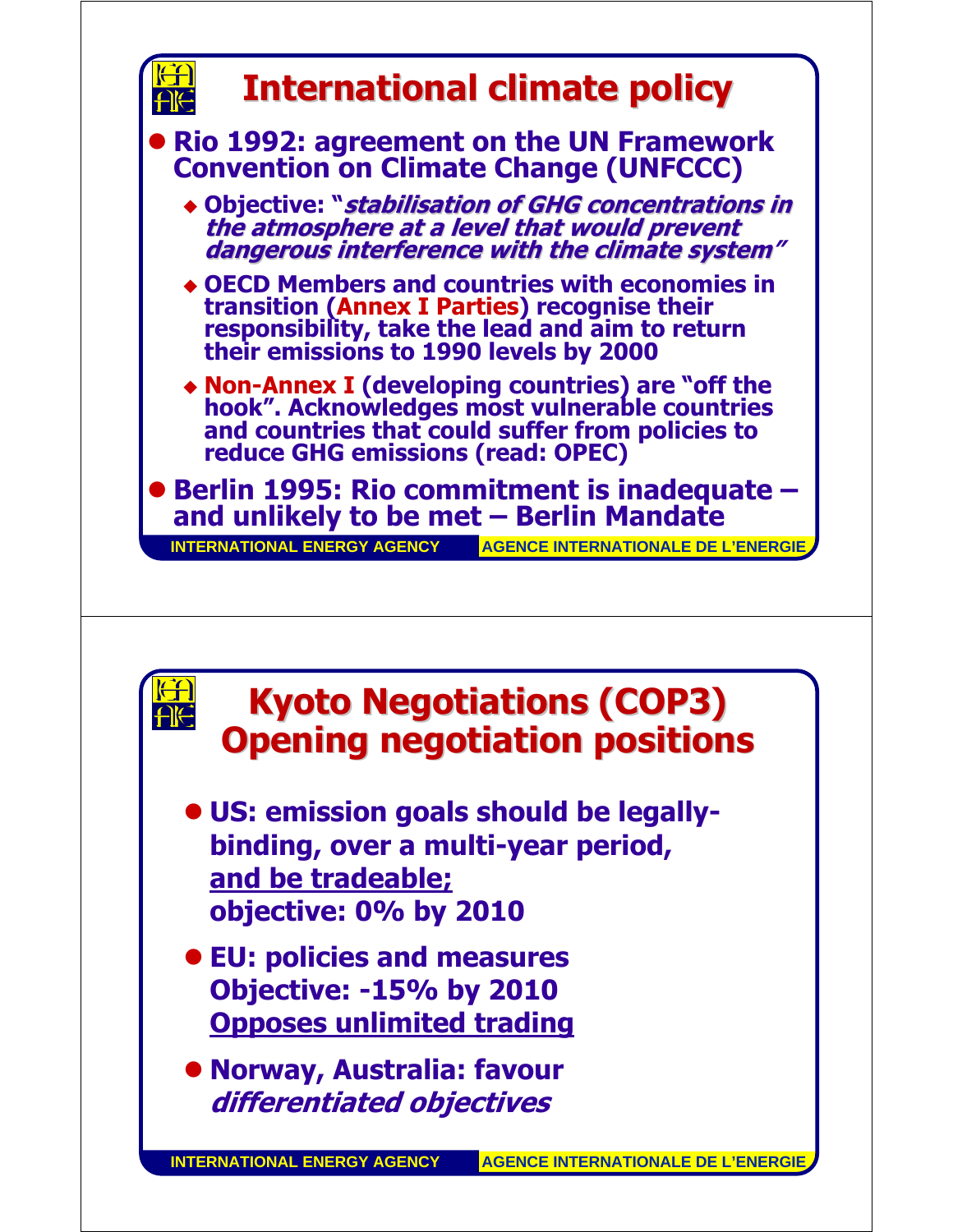

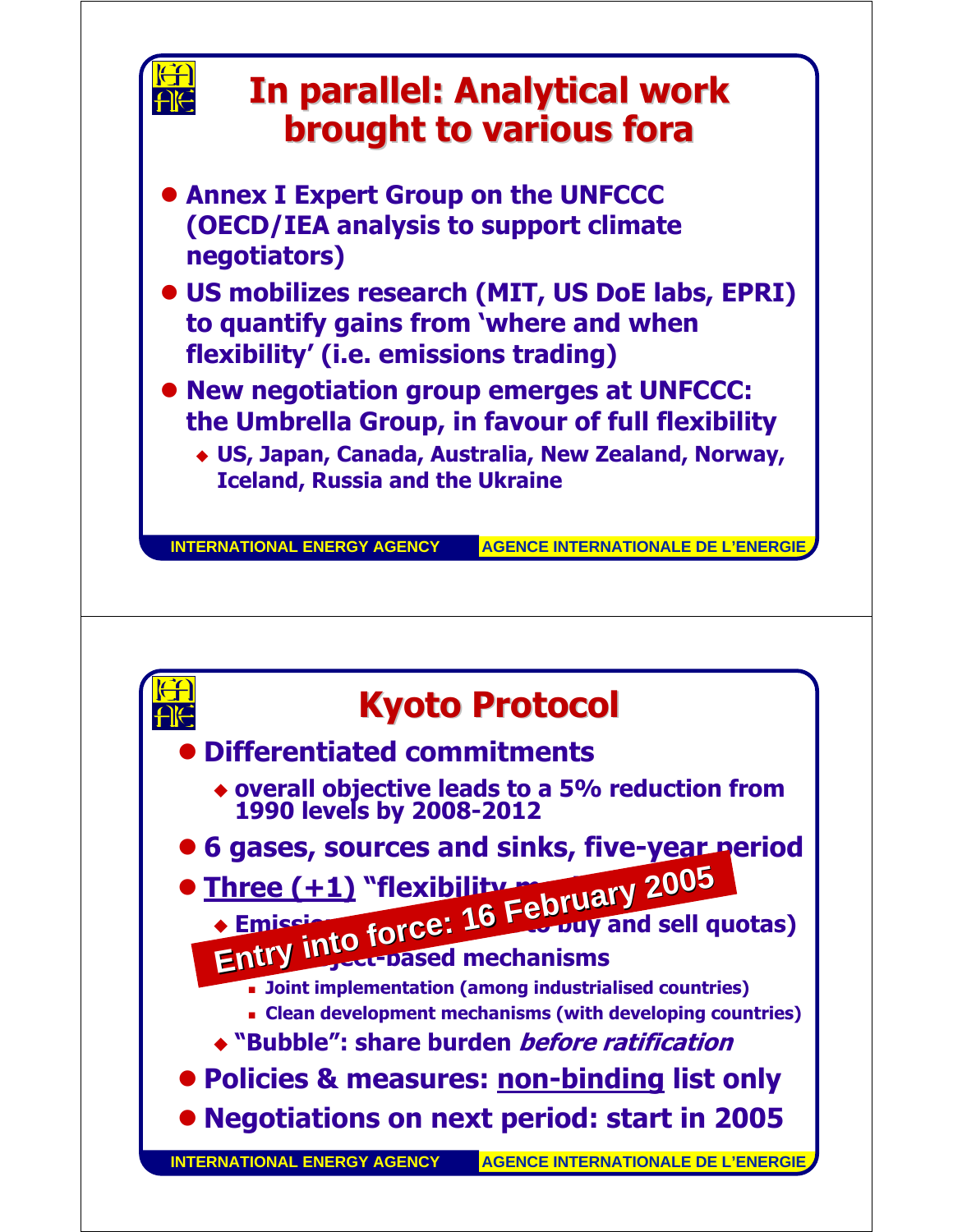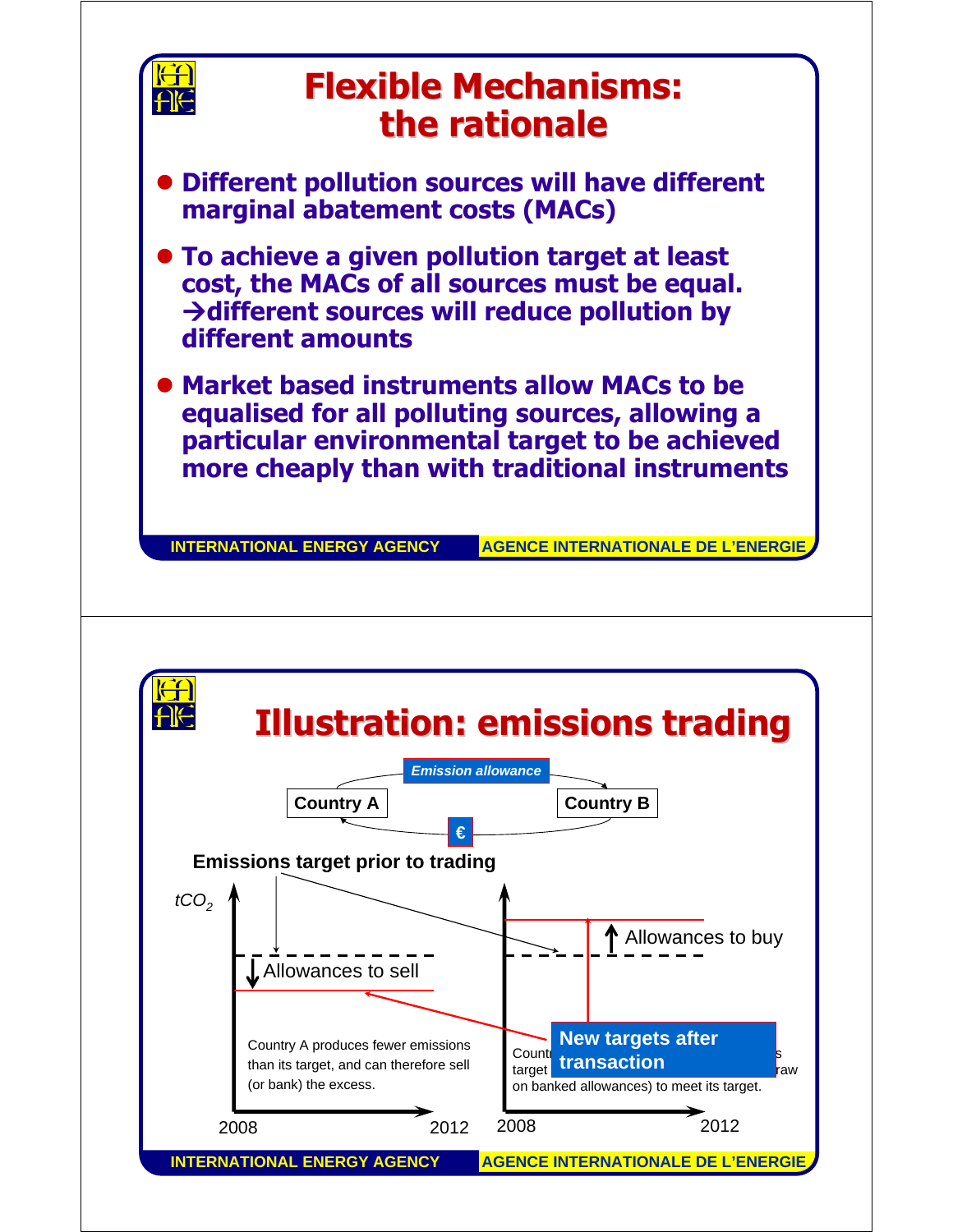

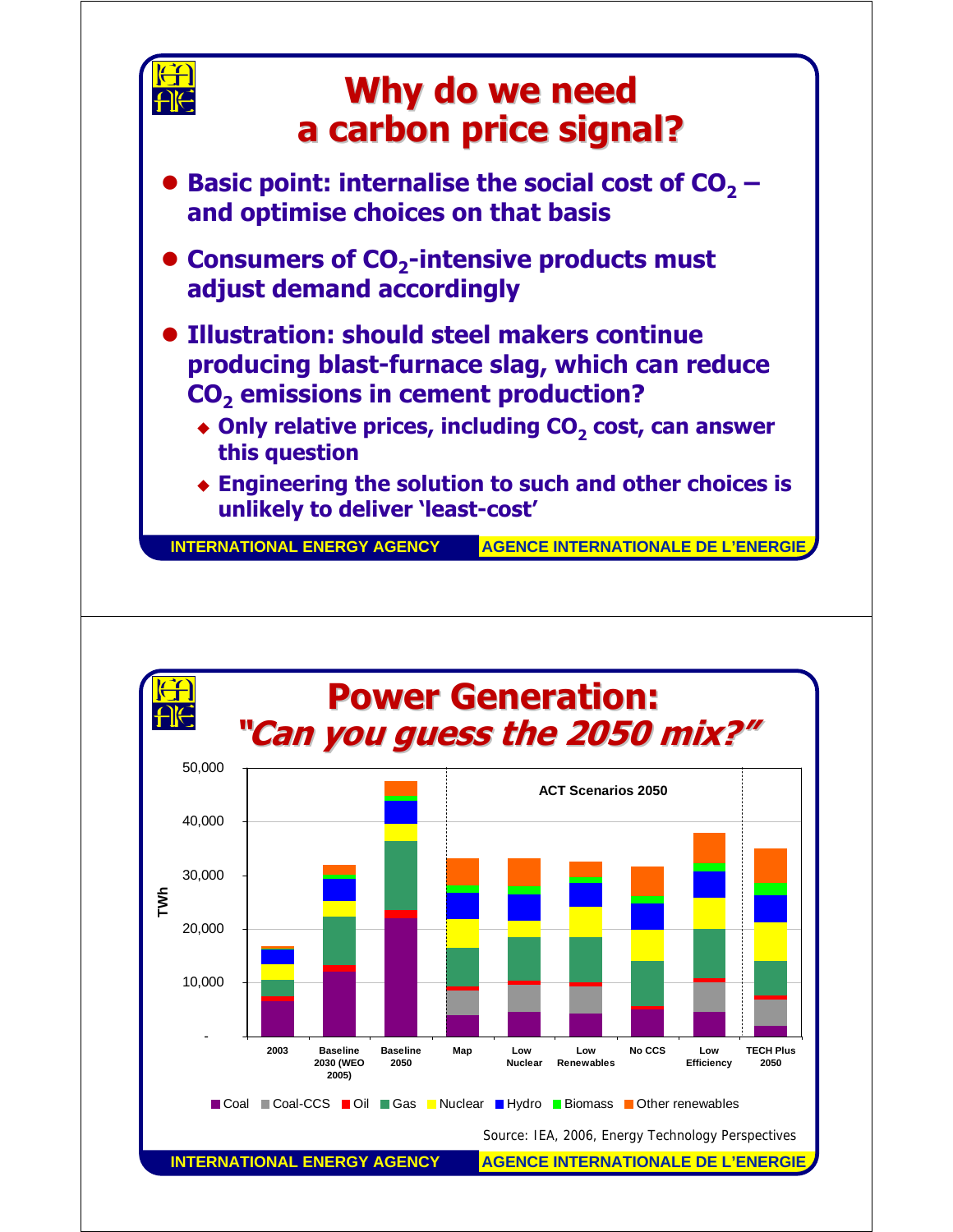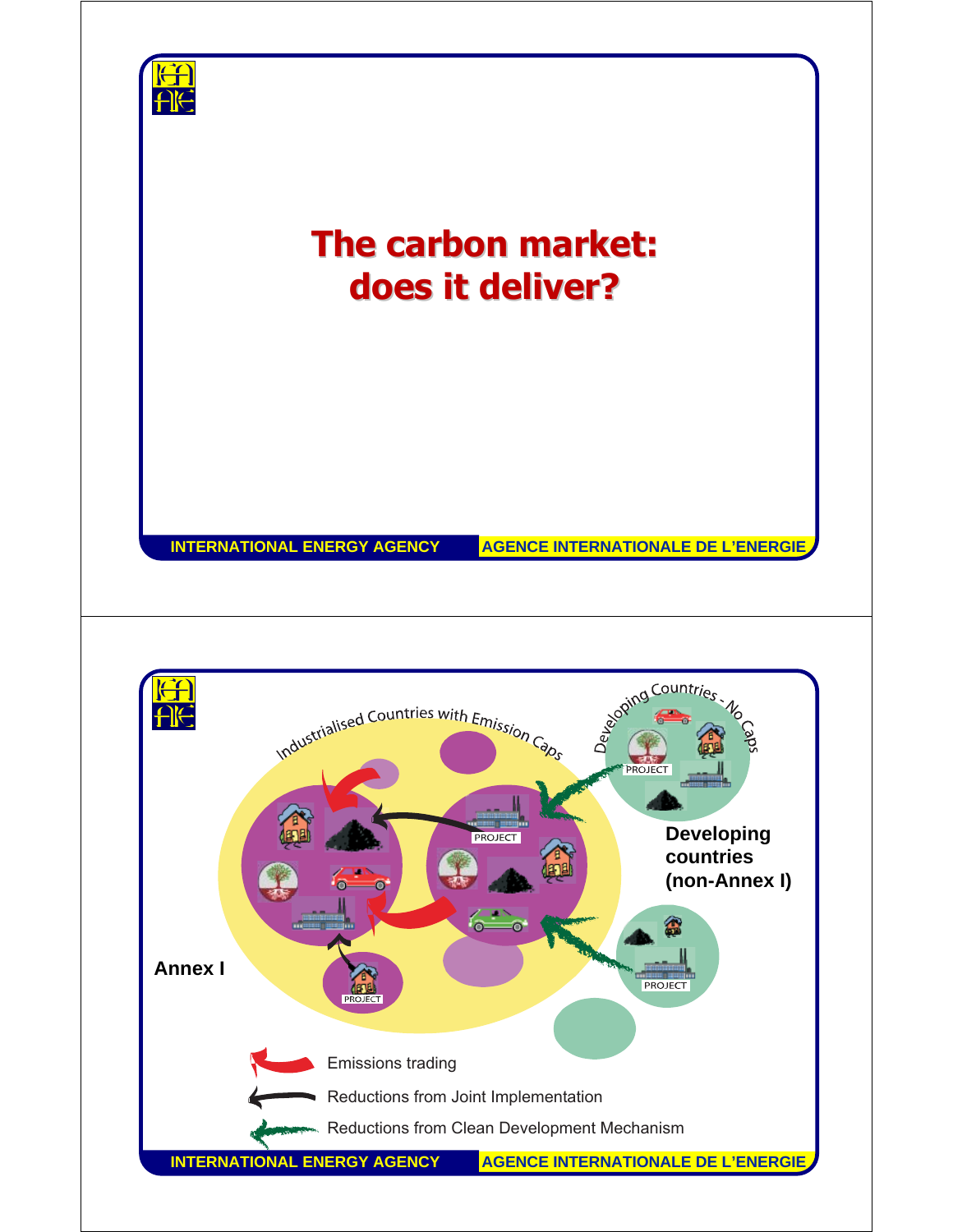

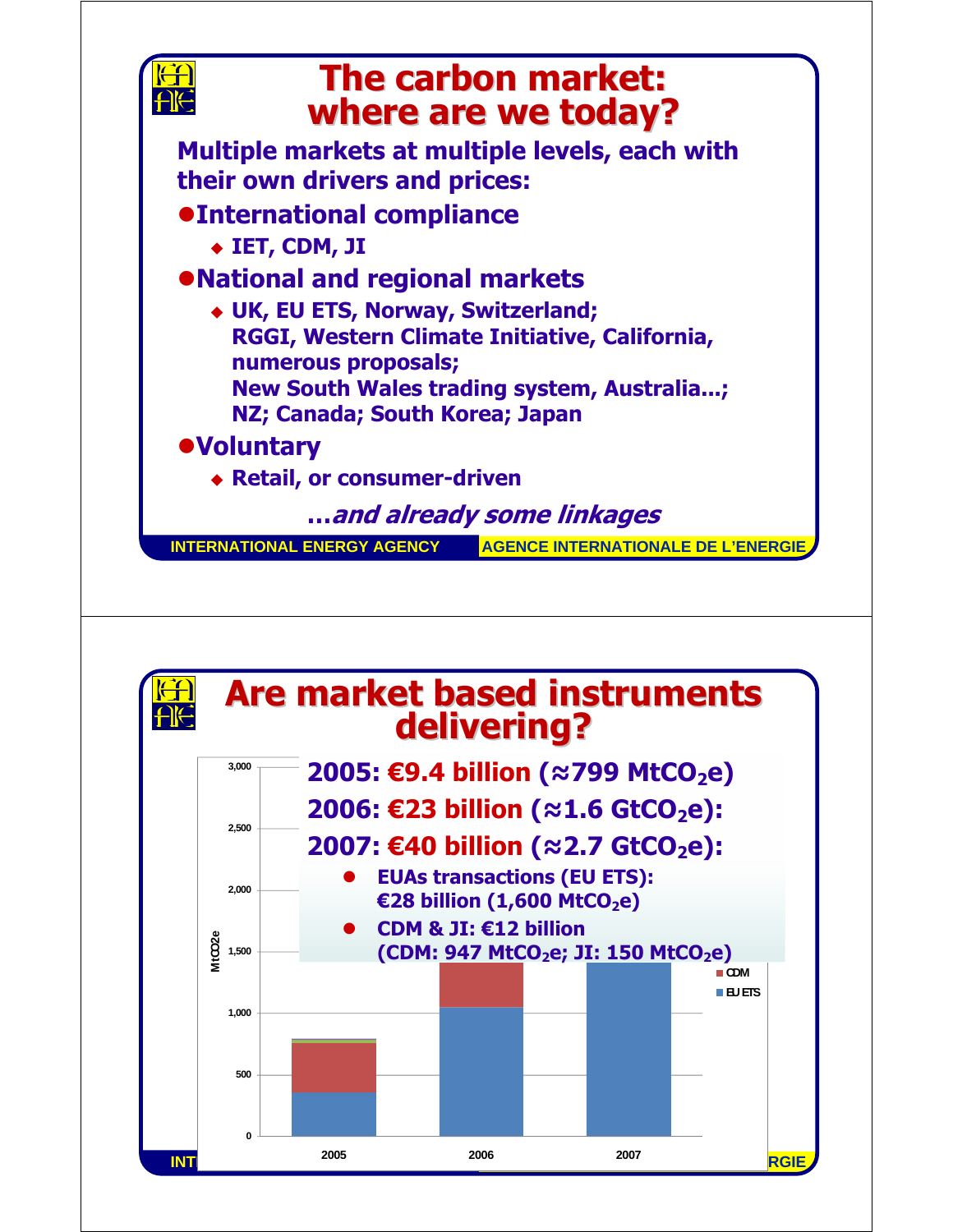



## **Some background issues**

HIG

- **Emissions will never exactly equal the cap** 
	- **Especially with intra-period banking/borrowing**
- **A constraining cap will always result in long and short positions among installations**
- z **Reasons for being "long/short":**
	- **"The" reason that motivates trading: differences in the marginal cost of abatement**
	- **Uncertainty (of economic activity, weather or any other factor affecting emissions)**
	- **Deliberate over- or under-allocation**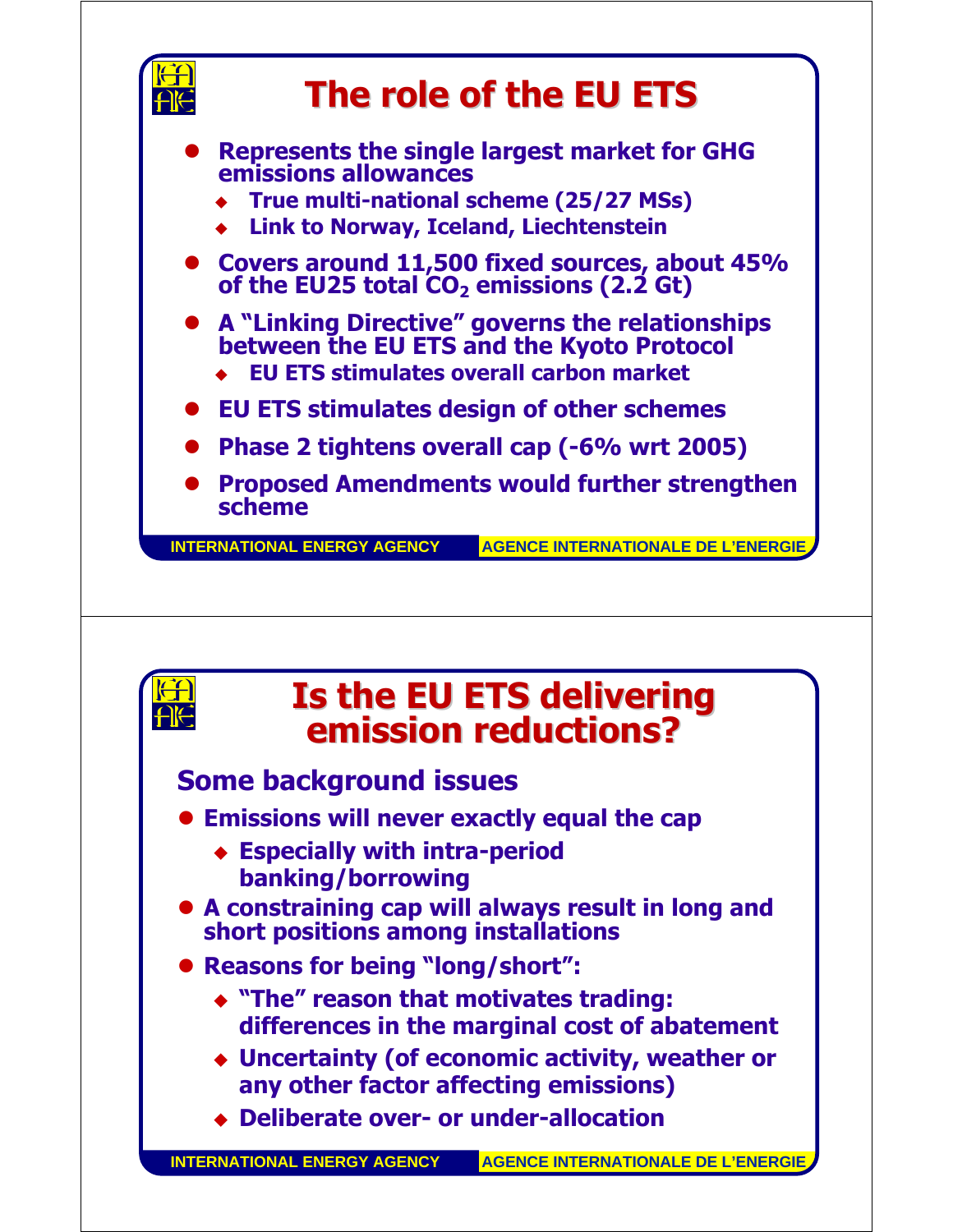

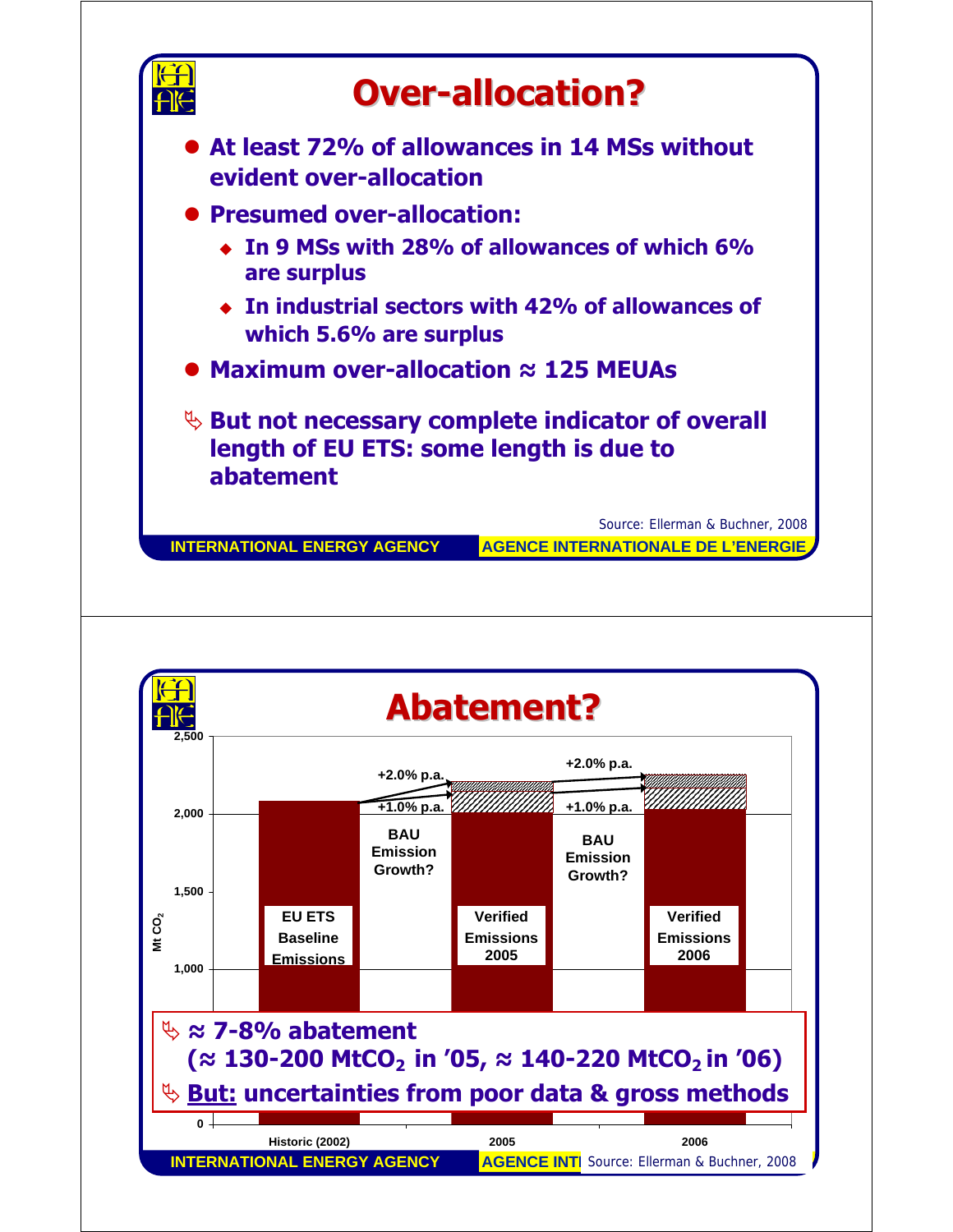



## **Potential for linkage Potential for linkage**

**• Linking various trading schemes is technically feasible and would be economically efficient, but…**

- **Different price levels could make it politically difficult**
- **Realisation of benefits depends to some extent on differences in design details of involved schemes**
- z **EU: "Strengthening the EU ETS"**
	- **Link to compatible mandatory schemes**
- **Almost all US state, regional & proposed Federal initiatives include potential for some level of linkage**
- **Similarly the NZ and Australia schemes**
- **International Carbon Action Partnership (iCAP): working towards a global carbon market**

**INTERNATIONAL ENERGY AGENCY AGENCE INTERNATIONALE DE L'ENERGIE**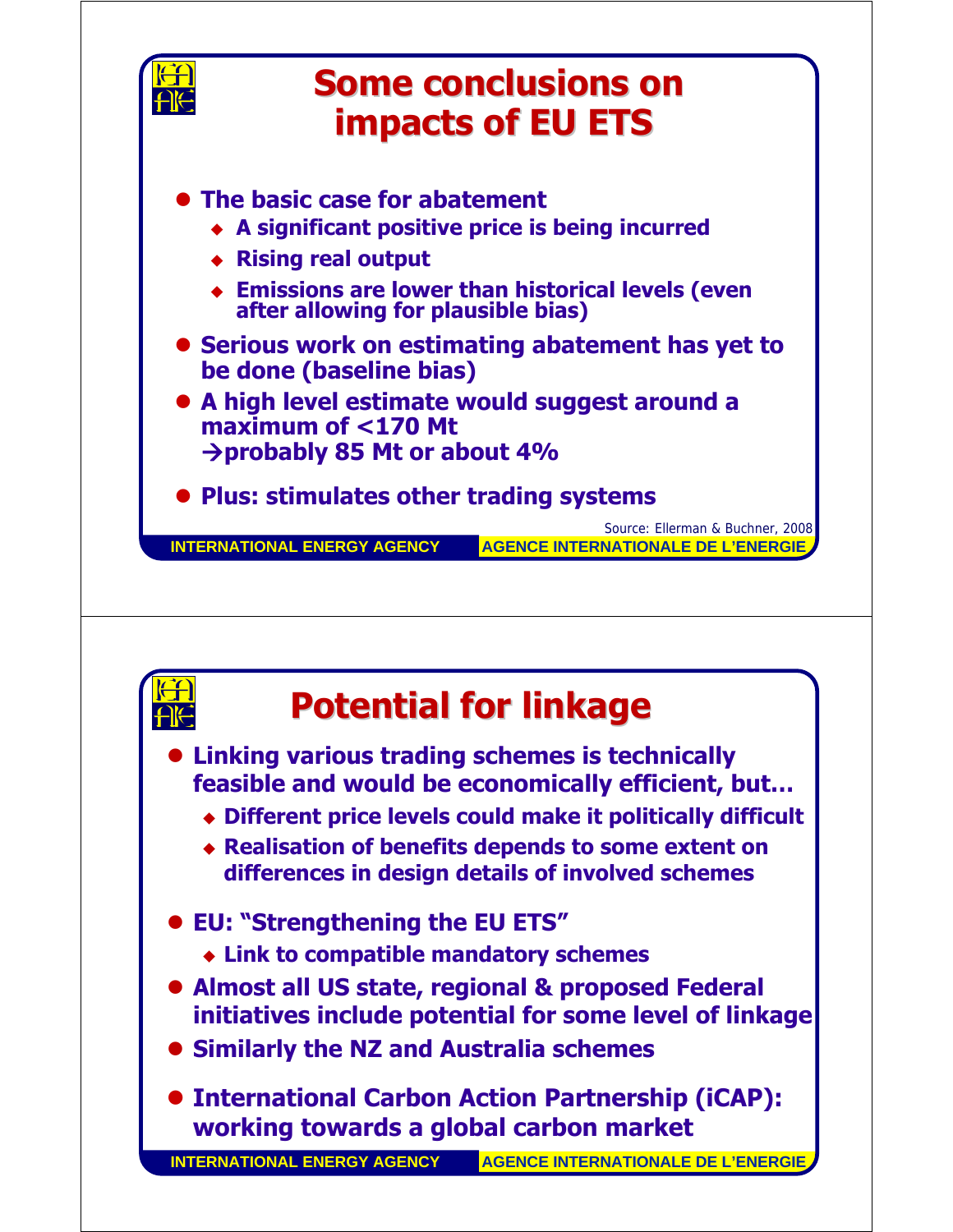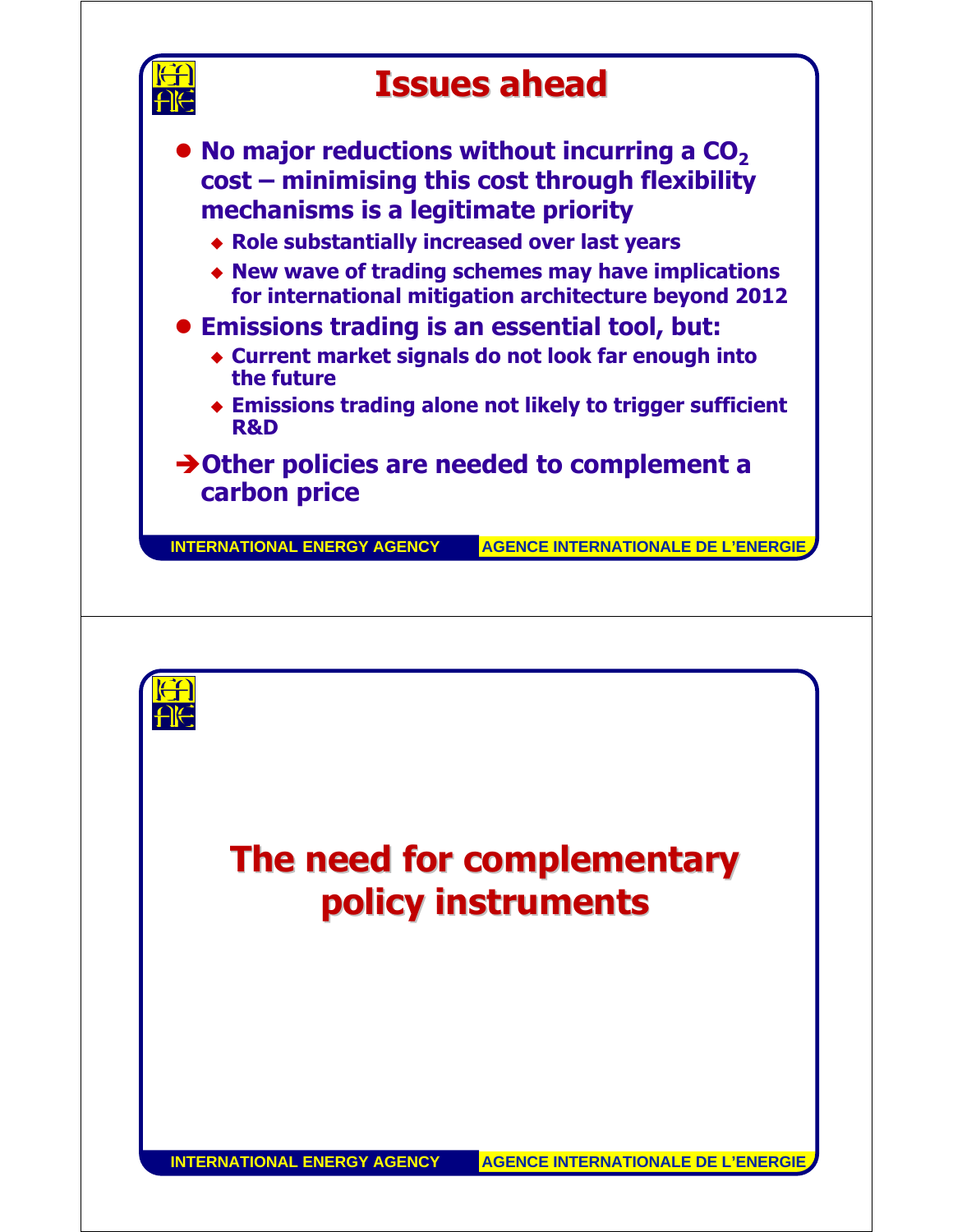

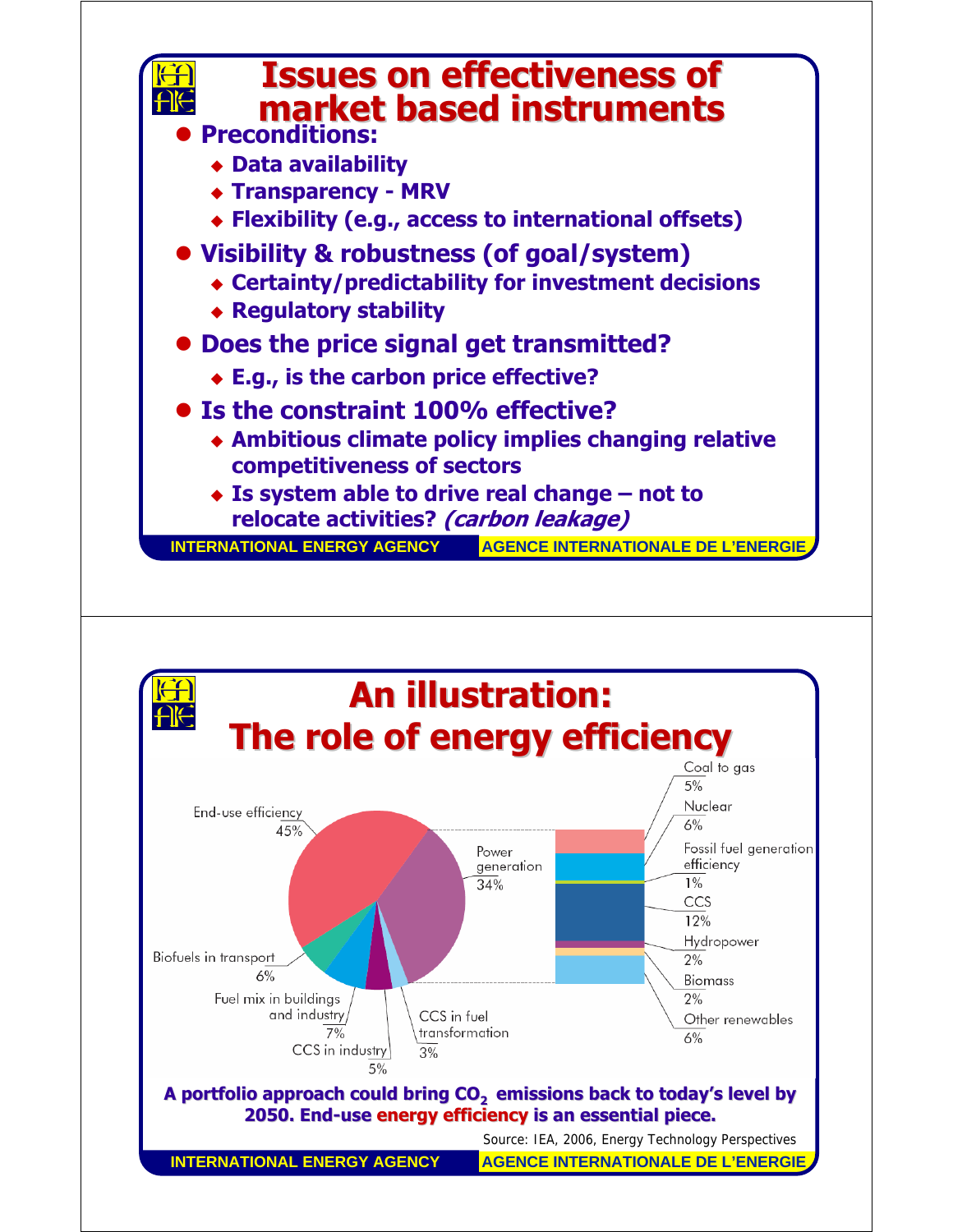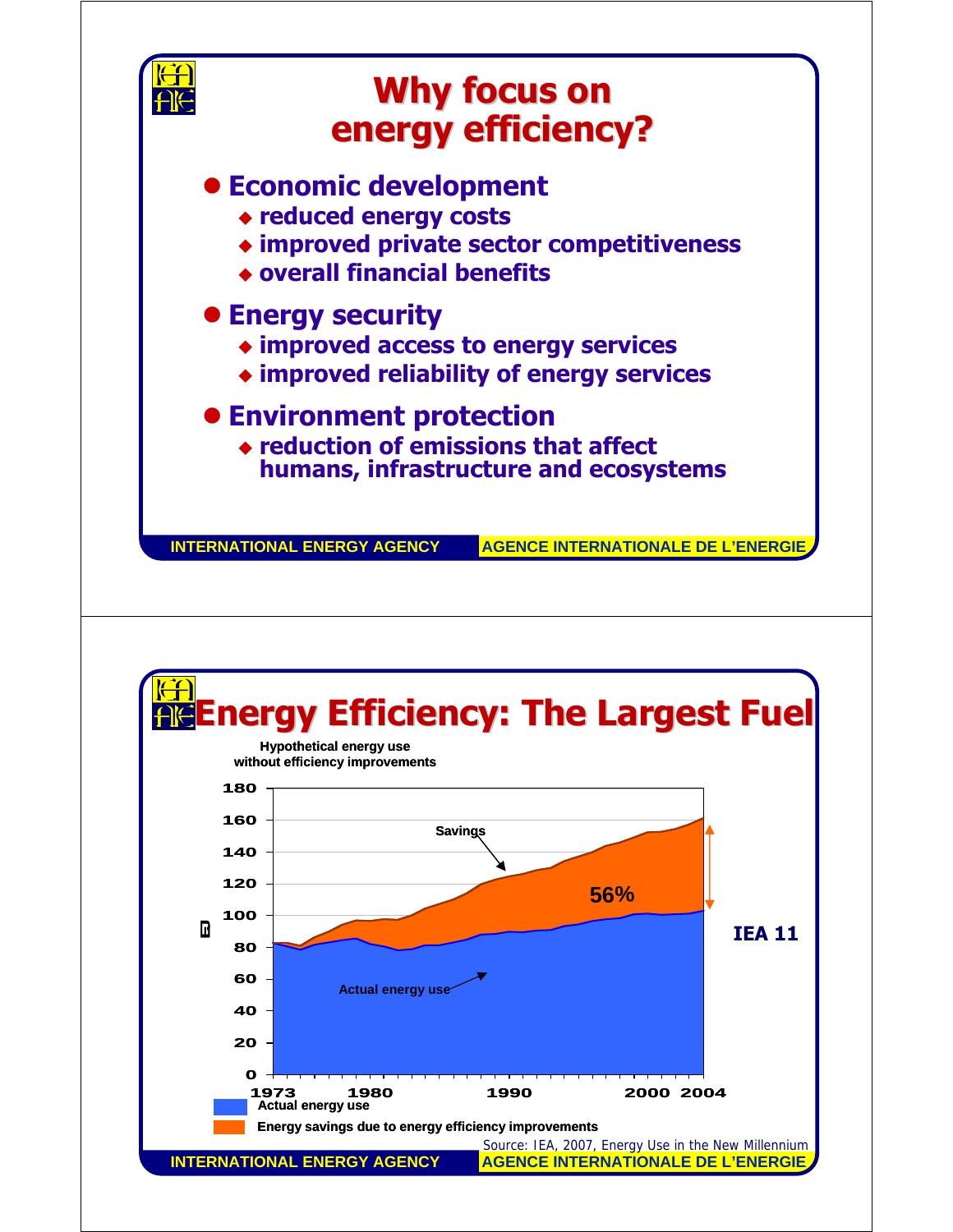

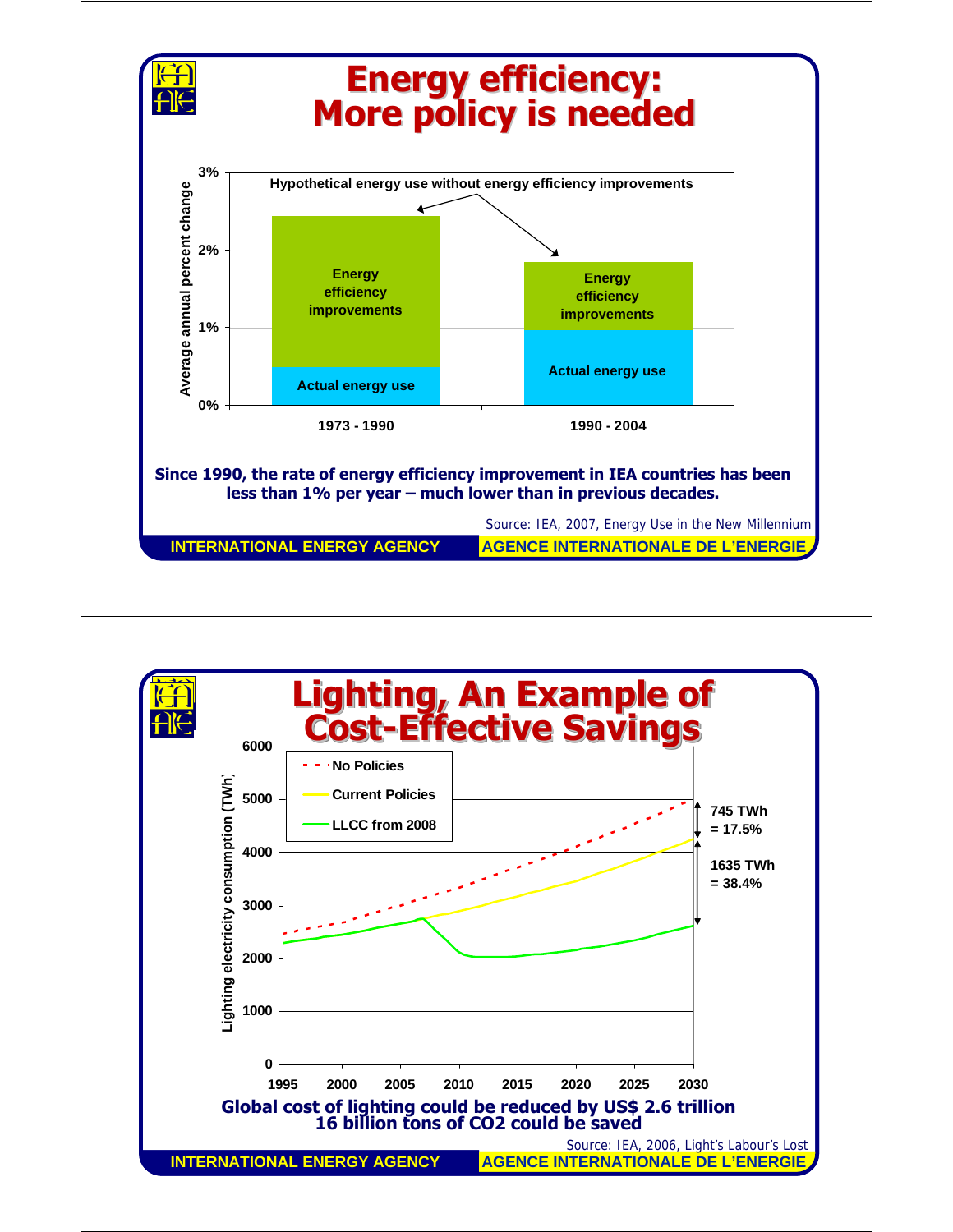

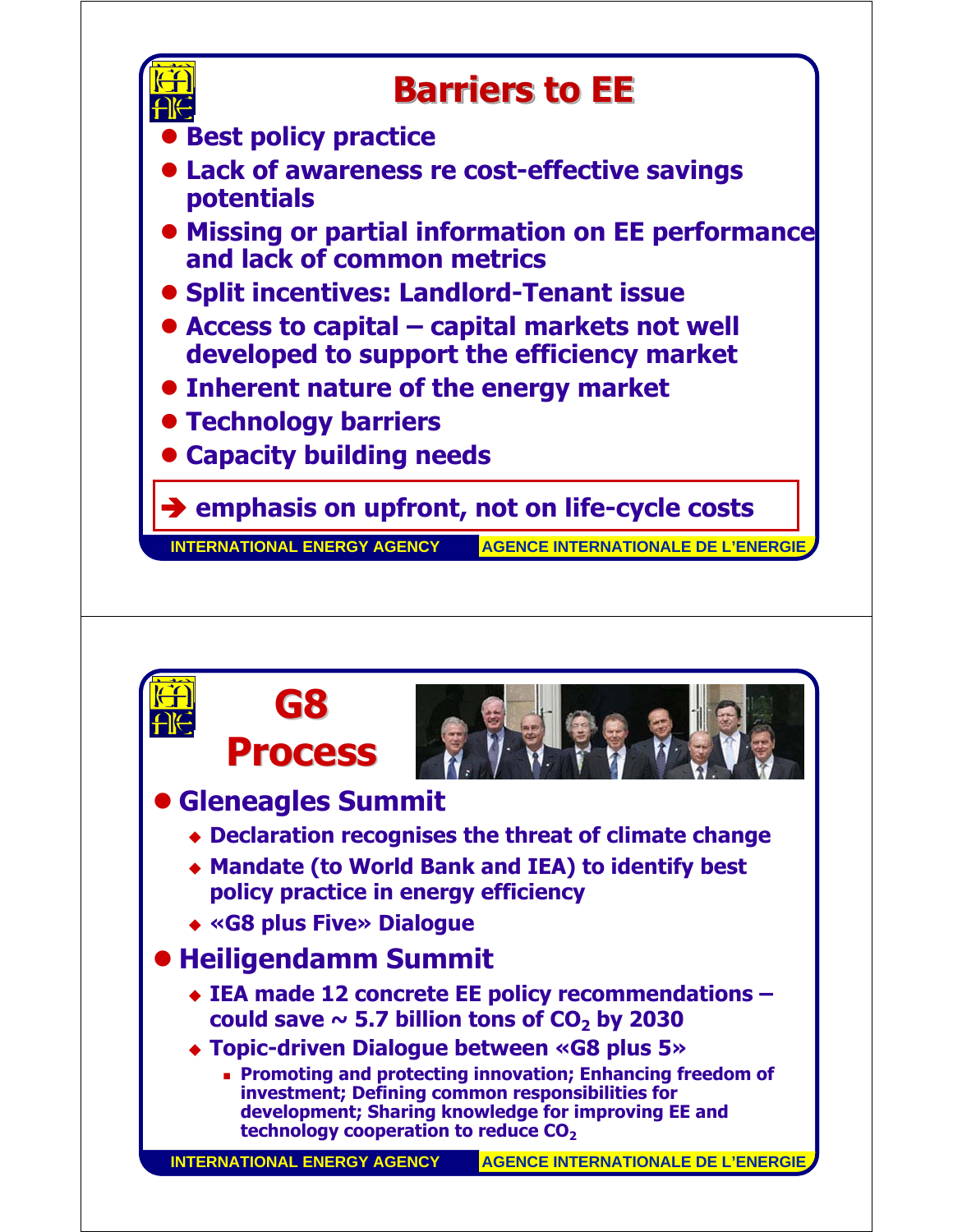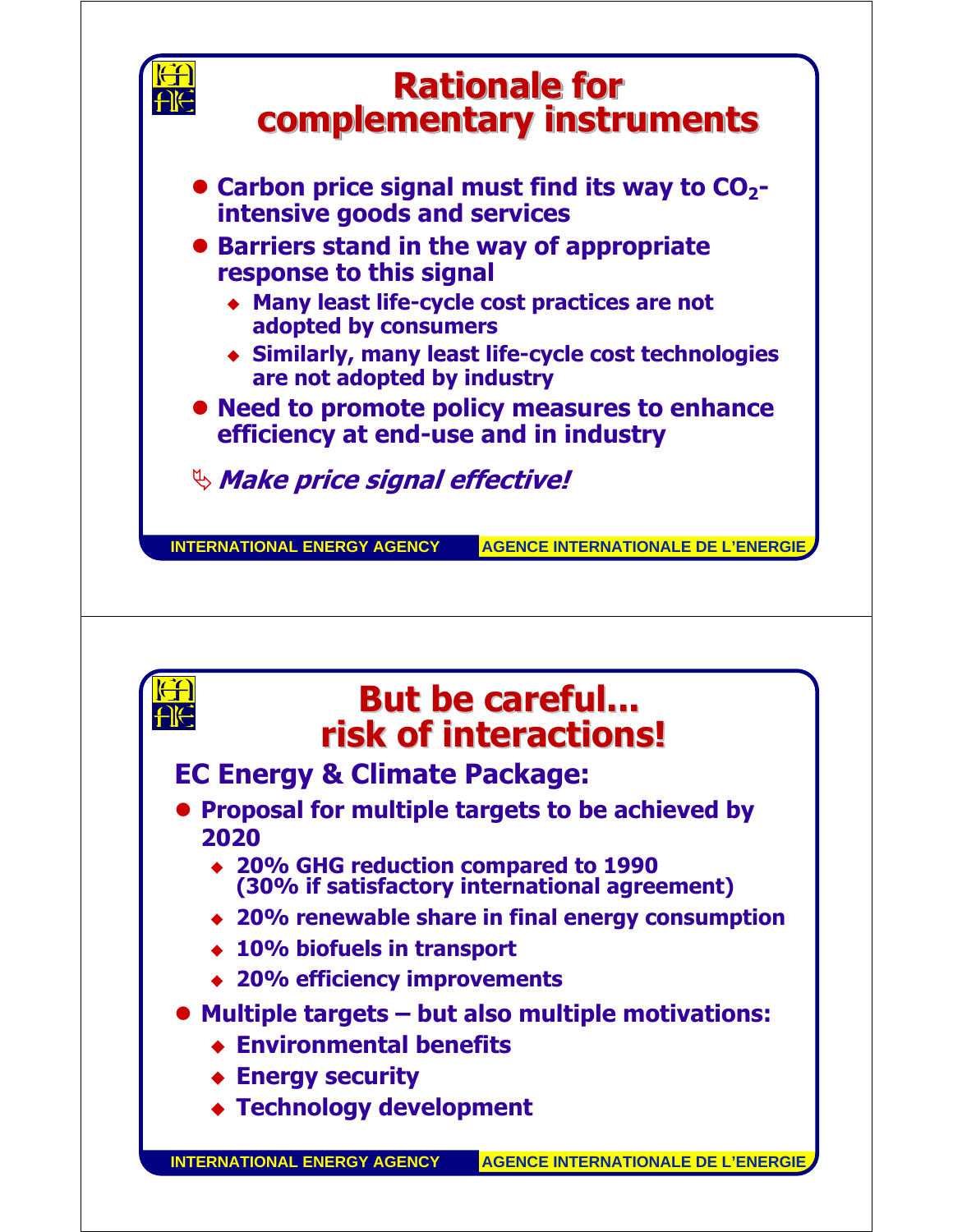

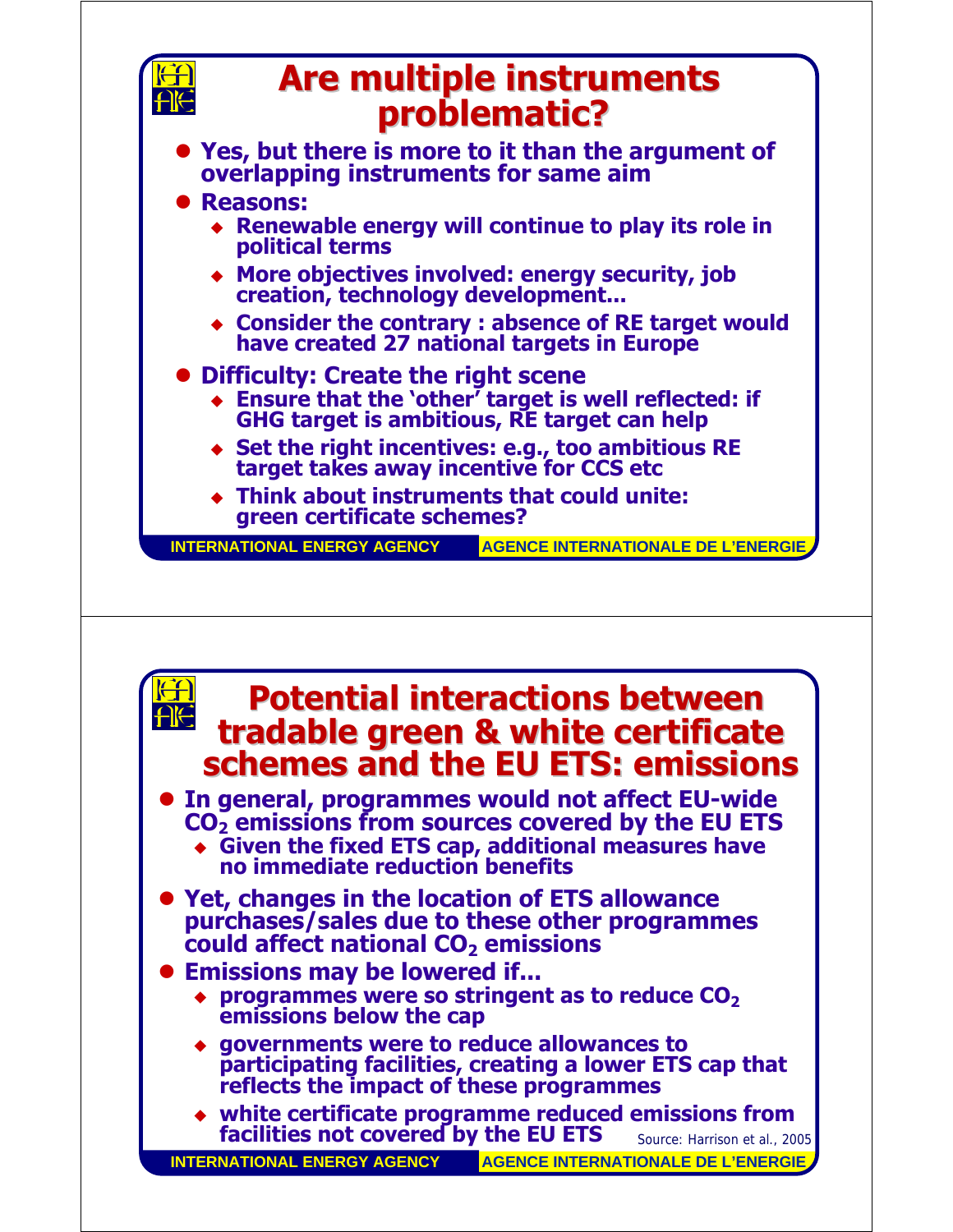

**must not be same for RE and EE!**